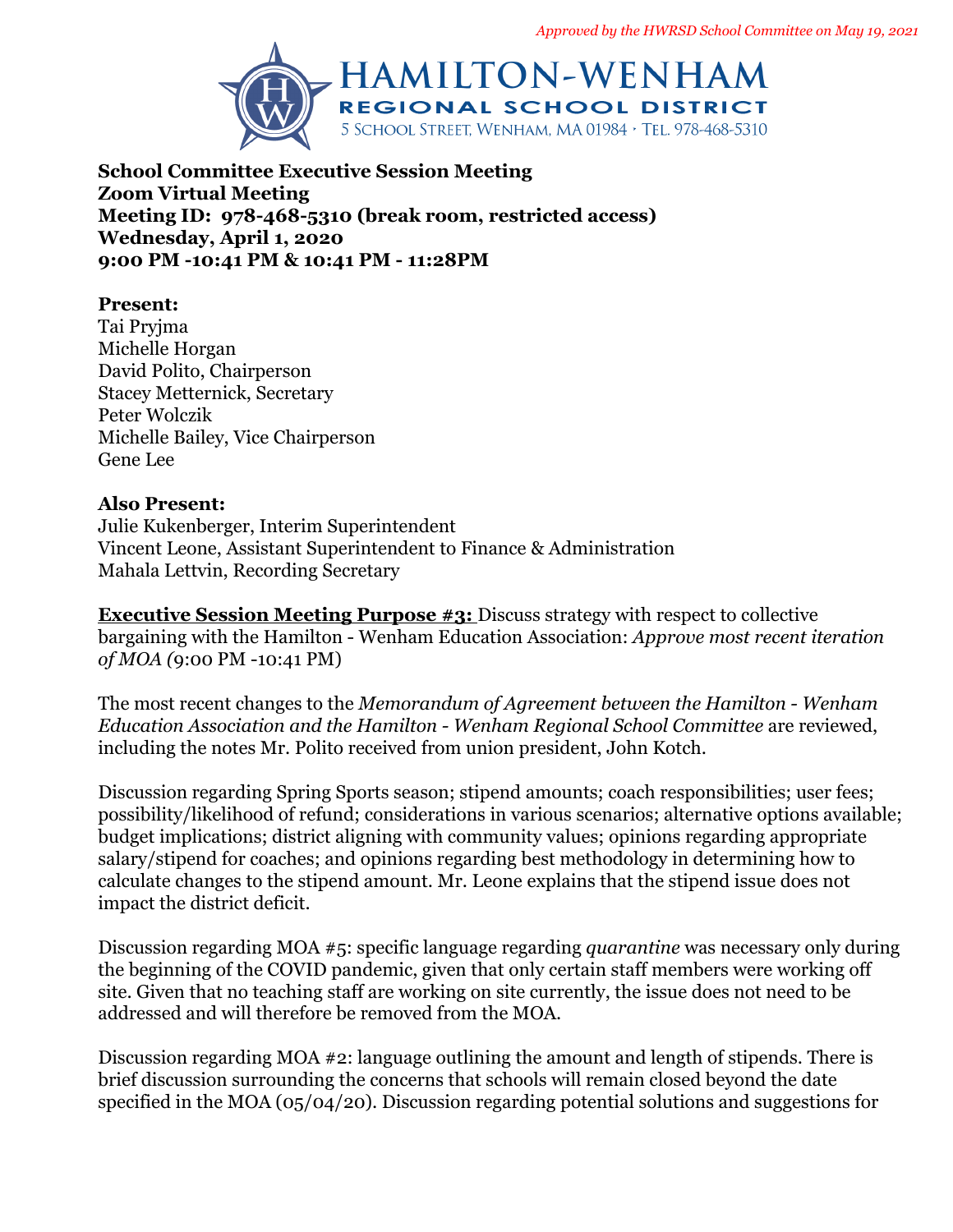refining the language to more clearly reflect the agreement. The School Committee members agree to specify "*Spring* Sports" in the language of the MOA, as follows:

*Spring Sports will be paid, and if the season is cancelled the stipend will be prorated March 16, 2020, or the date of the cancellation.*

### **I MOVE THAT THE HAMILTON WENHAM REGIONAL SCHOOL COMMITTEE APPROVE THE THIRD DRAFT OF THE MEMORANDUM OF AGREEMENT BETWEEN THE HAMILTON - WENHAM EDUCATION ASSOCIATION AND THE HAMILTON - WENHAM REGIONAL SCHOOL COMMITTEE, WITH THE COVID-19 EDITS AND UPDATES MADE 03/30/20.**

# **MOTION by Stacey Metternick; SECONDED by Michelle Horgan.**

*Discussion*: procedure moving forward with the MOA. Mr. Polito explains that should the School Committee vote to approve this iteration, he will sign off, and send it back to the Education Association President Mr. John Kotch. The Education Association will then either (1) engage in another MOA iteration; or (2) if in agreement, Mr. Koch will sign the MOA and the agreement will be finalized.

| <b>Michelle Bailey</b>   | YES; |
|--------------------------|------|
| Gene Lee                 | YES: |
| Michelle Horgan          | YES; |
| <b>Stacey Metternick</b> | YES: |
| Peter Wolczik            | YES: |
| Tai Pryjma               | YES: |
| David Polito             | YES. |
|                          |      |

# **MOTION PASSES unanimously by roll call vote of 7 members present.**

*Dr. Kukenberger exits the meeting at 10:41 PM.*

**Executive Session Meeting Purpose #2:** Conduct strategy sessions in preparation for negotiations with nonunion personnel or to conduct collective bargaining sessions or contract negotiations with nonunion personnel, Superintendent, Mary Beth Banios: *Approval of the Superintendent's Contract (*10:41 PM - 11:28PM)

The School Committee reviews the *Memorandum of Agreement between the Hamilton - Wenham Regional School Committee and Superintendent Mary Beth Banios*, effective 07/01/2020 until 06/30/2020.

Members of the Negotiations Subcommittee - Mr. Polito, Ms. Bailey, and Ms. Horgan - met with Mr. Leone and district's legal counsel, Ms. Stonberg, to discuss the salary, vacation time, personal leave, matched annuity, and other terms found detailed in the contract.

There is a brief discussion regarding negotiations around an agreed upon date for completing contract negotiations.

Discussion regarding COLA percentage; advice from legal counsel; challenges inherent in scheduling specific pay raises through contractual language; acceptable salary amount based on position/experience/etc.; comparable districts' Superintendent salaries; insurance buy-out